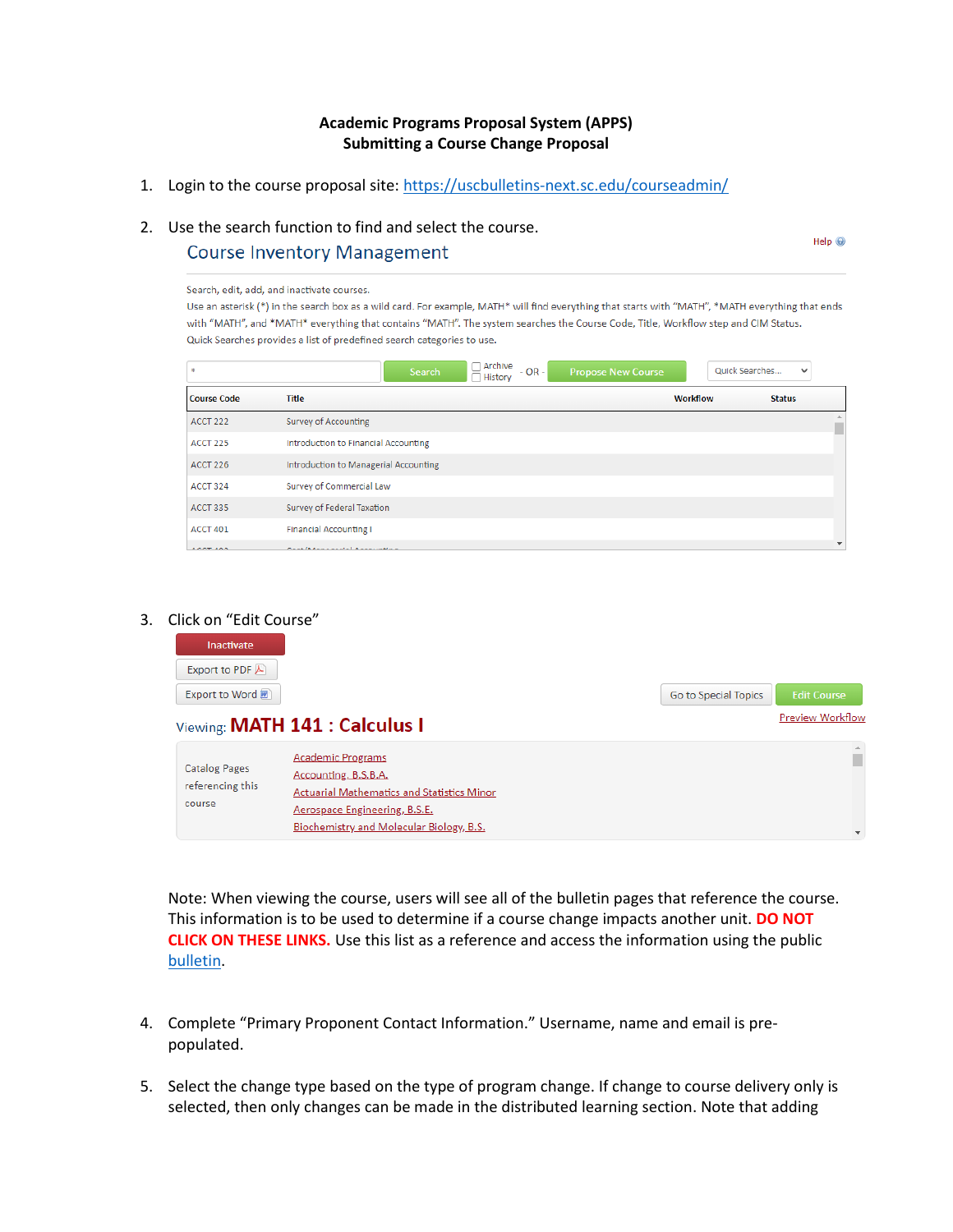ELO to course should only be selected if the course has been previously approved the Center for Integrative and Experiential Learning and that is the only change being made.

| Change Ivpe<br>------ | $\sim$ |  |
|-----------------------|--------|--|
|                       |        |  |

6. Update the course level if applicable. If the course is an undergraduate/graduate course (500- 600 level), both "Undergraduate" and "Graduate" must be checked.

| <b>Course Proposal</b> |                                                                                        |                                                                |  |  |  |
|------------------------|----------------------------------------------------------------------------------------|----------------------------------------------------------------|--|--|--|
| Course Level           | $\Box$ Undergraduate<br>Law School (LAWS courses only)<br>Pharmacy (PHMY Courses Only) | $\Box$ Graduate<br>$\Box$ Medical School<br>□Student Affiliate |  |  |  |
|                        |                                                                                        |                                                                |  |  |  |

7. Update any information needed in the Course Designations section. Note: If an item has a question mark, help text information is provided.

|                                                                                                                                                                          | 30 characters remaining |               |
|--------------------------------------------------------------------------------------------------------------------------------------------------------------------------|-------------------------|---------------|
| A prerequisite is a course that identifies the skills and<br>knowledge needed before enrollment in certain courses.<br>Specifying a minimum letter grade is recommended. | ×                       | $\bigcirc$ No |
| Prerequisites @                                                                                                                                                          |                         |               |

a. To add a cross-listing, click on "Add" next to cross-listings and provide the cross-listing information.

| Cross-listings           | Add.         |
|--------------------------|--------------|
| <b>Enter Course Code</b> |              |
| Select Subject Code      | <b>TBD</b>   |
| <b>Academic Unit</b>     |              |
| Select Academic Unit     | $\check{ }$  |
| College                  |              |
| Select College           | $\checkmark$ |
| OK                       | Cancel       |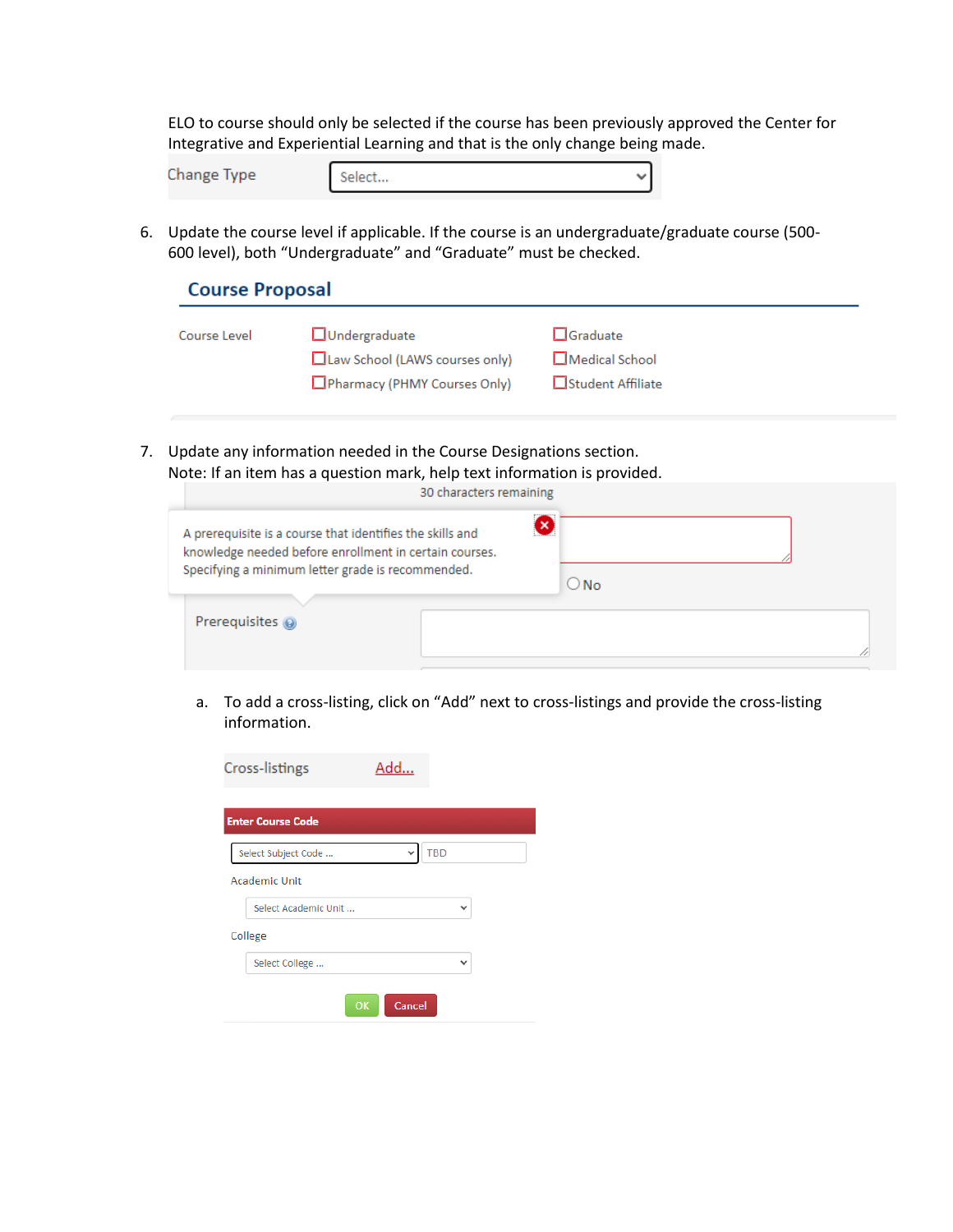b. If you answer "yes" to Is this a Graduation with Leadership Distinction course?" Additional questions will be asked.

|                   | <b>Graduation with Leadership Distinction Course Information</b>                                                                                                                                                    |                                                                                        |
|-------------------|---------------------------------------------------------------------------------------------------------------------------------------------------------------------------------------------------------------------|----------------------------------------------------------------------------------------|
| Pathway Requested | $\Box$ Community Service                                                                                                                                                                                            | $\Box$ Professional and Civic Engagement: Internships                                  |
|                   | $\Box$ Diversity & Social Advocacy                                                                                                                                                                                  | $\Box$ Professional and Civic Engagement: Leadership                                   |
|                   | $\Box$ Global Learning                                                                                                                                                                                              | $\Box$ Research                                                                        |
|                   | Beyond-the-Classroom Experience: Course requiring beyond-the-classroom experience receive an additional tag. Is<br>there a required beyond-the-classroom experience within the course?<br>$\Box$ No<br><b>O</b> Yes |                                                                                        |
|                   | If you would like the Bulletin description to include the number of hours of beyond-the-                                                                                                                            |                                                                                        |
| this information. | classroom experience required, please edit the course description in this proposal to include                                                                                                                       |                                                                                        |
|                   |                                                                                                                                                                                                                     | "Yes" should only be marked for the question "Should this course have the Experiential |

c. "Yes" should only be marked for the question "Should this course have the Experiential Learning designator?" if the course has been previously approved the Center for Integrative and Experiential Learning.

| Should this course have the Experiential | $O$ Yes $O$ No |  |
|------------------------------------------|----------------|--|
| Learning designator?                     |                |  |

d. For effective term and year, course changes approved by December may be effective in the Fall term of the subsequent year (i.e., if approved by December 2022, course change can be effective in Fall 2023).

| <b>Effective Term and Year</b> | Select |  |
|--------------------------------|--------|--|
|                                |        |  |

8. Complete the Course Information section by providing the justification for the course changes and attaching the course syllabus if a syllabus is required (e.g., making a substantive change (including substantive changes to course description), adding Carolina Core designation, adding distributed learning delivery, adding Graduation with Leadership Distinction, etc.).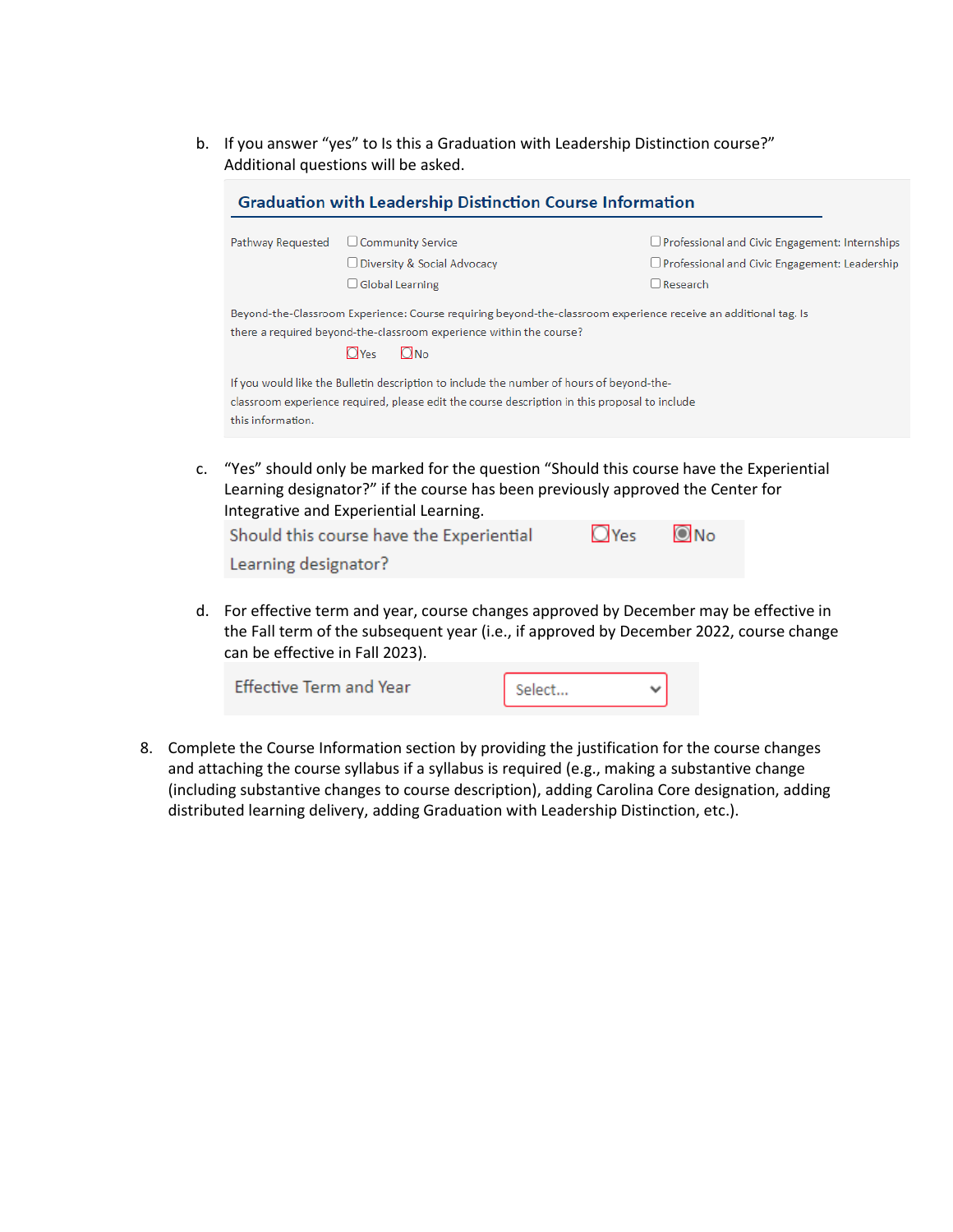9. Complete the Impact on Other Units or Palmetto College Campuses section. If you answer "yes" to the questions about the course being taught in another department, used in a program of study in another academic unit, or taught on a Palmetto College campus, you must provide a letter that supports the course action or identifies any concerns.

|                                                                                                                                                                               | <b>Impact on Other Units or Palmetto College Campuses</b> |                      |             |               |         |   |                        |
|-------------------------------------------------------------------------------------------------------------------------------------------------------------------------------|-----------------------------------------------------------|----------------------|-------------|---------------|---------|---|------------------------|
| Is this course topic taught in another department<br>outside of the academic unit?                                                                                            |                                                           |                      | $\odot$ Yes | $\bigcirc$ No |         |   |                        |
| Other Academic                                                                                                                                                                |                                                           | <b>Academic Unit</b> |             |               | $\odot$ |   |                        |
| Unit(s) Affected                                                                                                                                                              | Select                                                    |                      |             | $\checkmark$  |         | Ø |                        |
| Attach letter(s) of<br>acknowledgement                                                                                                                                        | <b>Attach File</b>                                        |                      |             |               |         |   | <b>Uploaded Files:</b> |
|                                                                                                                                                                               |                                                           |                      |             |               |         |   | Files To Be Uploaded:  |
|                                                                                                                                                                               |                                                           |                      |             |               |         |   |                        |
| Does another academic unit use the course in a program<br>of study?                                                                                                           |                                                           |                      | $\odot$ Yes | $\bigcirc$ No |         |   |                        |
| Other Academic                                                                                                                                                                |                                                           | <b>Academic Unit</b> |             |               | $\odot$ |   |                        |
| Unit(s) Affected                                                                                                                                                              | Select                                                    |                      |             | ٧             |         | Ø |                        |
| Attach letter(s) of                                                                                                                                                           | <b>Attach File</b>                                        |                      |             |               |         |   | <b>Uploaded Files:</b> |
| acknowledgement                                                                                                                                                               |                                                           |                      |             |               |         |   |                        |
|                                                                                                                                                                               |                                                           |                      |             |               |         |   | Files To Be Uploaded:  |
|                                                                                                                                                                               |                                                           |                      |             |               |         |   |                        |
| $\overline{\text{O}}$ No<br>$\Box$ Yes<br>Is the proposed course designed for pre-school through 12th grade personnel<br>and/or to prepare graduates to work in P-12 schools? |                                                           |                      |             |               |         |   |                        |
| $\bigcirc$ No<br>Is the course taught on a Palmetto College campus (Lancaster, Salkehatchie,<br>$\bigcirc$ Yes<br>Sumter or Union)? @                                         |                                                           |                      |             |               |         |   |                        |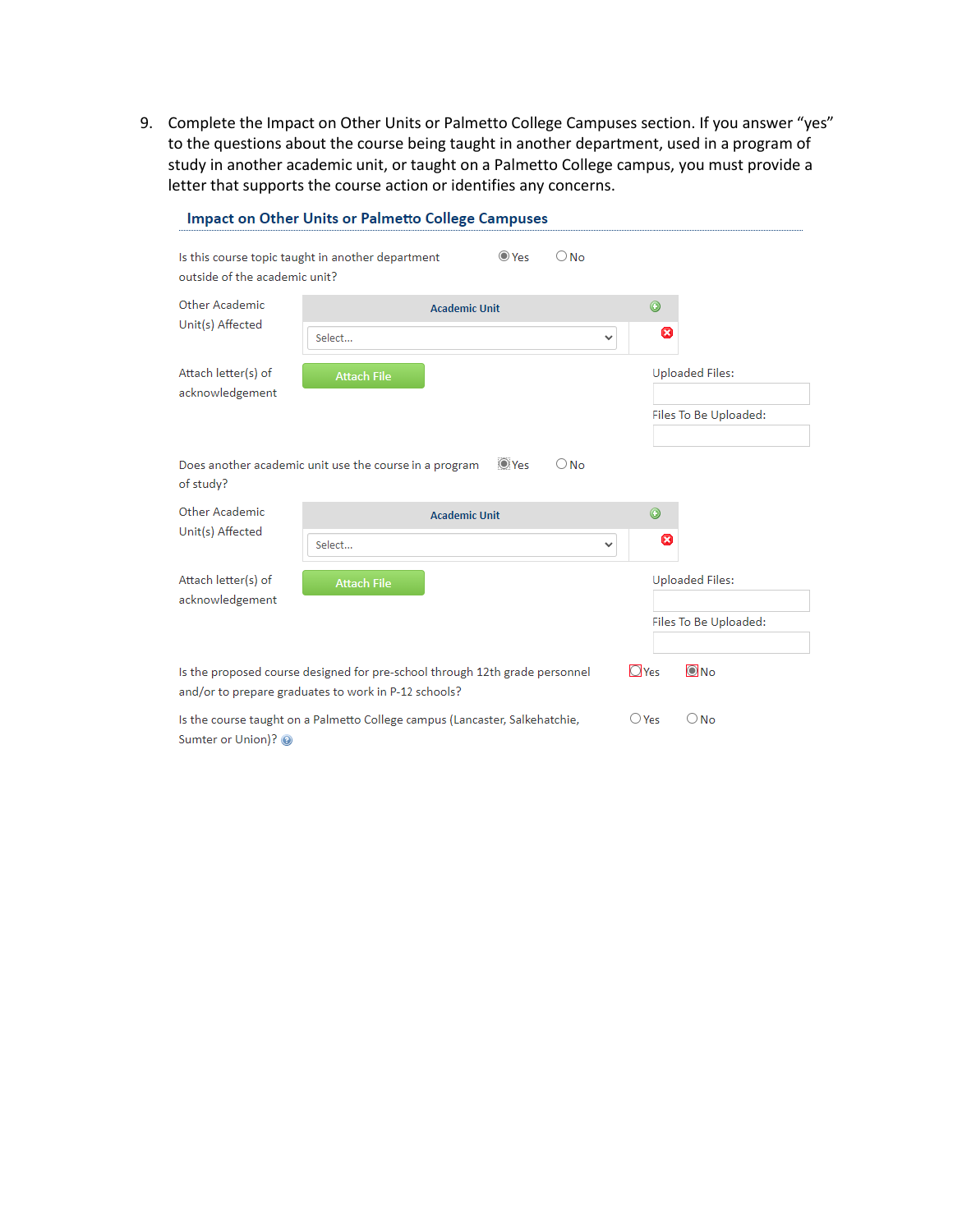# 10. If the course is to be offered more than 50% online, complete the Distributed Learning section.

| <b>Course Delivery</b>                                                                                                                      |              |               |  |
|---------------------------------------------------------------------------------------------------------------------------------------------|--------------|---------------|--|
| Will this course be delivered 50% or more via distributed learning (online, two-<br>way video, or other technology to facilitate learning)? | <b>O</b> Yes | $\Box$ No     |  |
| Are you adding distributed learning delivery (online, two-way video, or other                                                               | $O$ Yes      | $\bigcirc$ No |  |
| technology to facilitate learning)?                                                                                                         |              |               |  |
| <b>Provisions for Course Content Interactions</b>                                                                                           |              |               |  |
|                                                                                                                                             |              |               |  |
| I certify that this course incorporates an amount of work equivalent to the face-                                                           | $\odot$ Yes  | $\bigcirc$ No |  |
| to-face version of the course and approporate for the number of credit hours                                                                |              |               |  |
| awarded (2,100 total minutes of time on task per credit hour awarded).                                                                      |              |               |  |
| <b>Justification for Distance Delivery</b>                                                                                                  |              |               |  |
|                                                                                                                                             |              |               |  |
| <b>Benefits of</b>                                                                                                                          |              |               |  |
| <b>Distributed Delivery</b>                                                                                                                 |              |               |  |
|                                                                                                                                             |              |               |  |